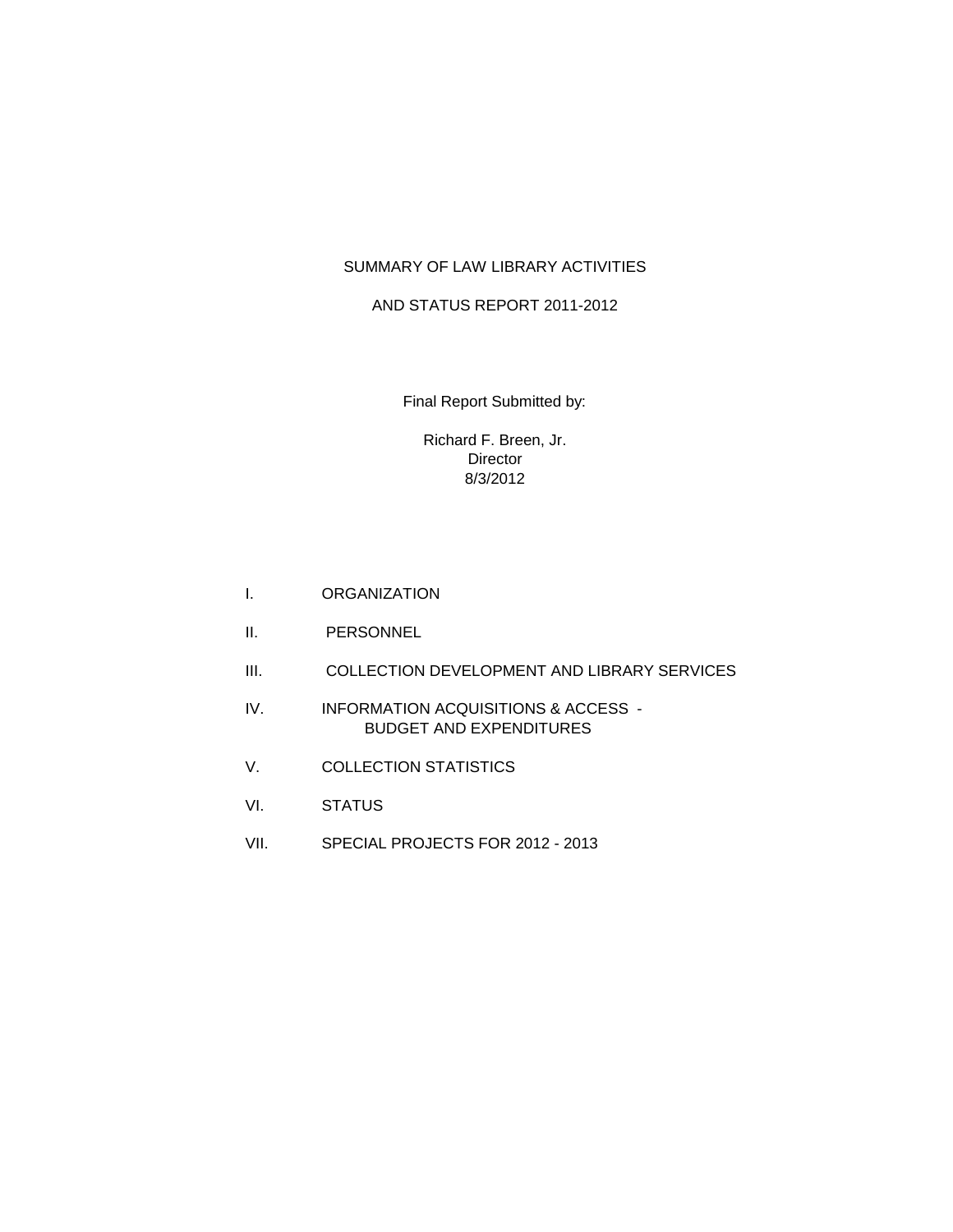## I. **Organization.**

# A. Physical Plant and Equipment.<br>1 First Floor:

- First Floor:
	- a. Shelves were added to The Project storage room in Ben's Den.
	- b. The copier was moved from room #129 to room #126 in order to make the copier room available as a privacy room for nursing mothers. New amenities included an upholstered chair (Parker Chair) and ottoman from Crate & Barrel, 3'6" x 5'6" Karastan Studio "Bistro" area rug, whimsical clock, small refrigerator, artificial dogwood tree, two works of art, end table, 4' mirror and table lamp. Two fluorescent ceiling fixtures were replaced with two 12" square Progressive incandescent fixtures. The room was painted with Devine Almond.
- 2. Second Floor:
	- a. Two coffee table tops adjacent to the lobby fountain were replaced using Formica "Figured Annigre", matte finish, #7284-58.
	- b. Two staff room (#228) table tops were replaced using Formica "Grenadine", matte finish, #6902-58.
- 3. Third Floor:
	- a. The central hallway carpet was replaced with Shaw, Philly Commercial, Capital III tile, style 54480, color 8031 (green). The gray accent tile was interface, Viva Colors, 101178.
- 4. Foyer:
	- a. A ceiling light was installed over the entrance to the Student Office Suite in the foyer.

## B. Administrative.

1. On January 27, 2012 Richard F. Breen announced his intention to retire as Professor and Director of the Law Library, effective August 3, 2012.

#### II. **PERSONNEL**

- A. Departures.
	- 1. Susan DeLaune retired on August 2, 2011 after 20 years of service.
	- 2. Dick Breen retired on August 3, 2012 after 36 years of service.

#### B. Additions.

1. Kelly Slaughter joined the library on August 1, 2011 as Periodical Collections Manager

#### C. Professional Development/Activities.

- 1. 6/2/11 Vicki Beglau and Elaine Hines attended Professional Development Day on campus.
- 2. 6/13/11 - Lysa Hall attended a Cataloger's Luncheon Meeting at Marylhurst College.
- 3. 6/22 - 6/26/11 - Tim Kelly attended the CALI conference in Milwaukee, WI
- 4. 7/12 - 7/13/11 - Galin Brown and Lysa Hall attended an all day Alliance Summer Meeting in Vancouver, WA on 7/12 and Galin attended the second day's session on 7/13.
- 5. 7/15/11 - Vicki Beglau and Elaine Hines attended the Oregon Library Association SSD conference held at the Oregon Gardens in Silverton
- 6. 7/18 & 7/19/11 - Lysa Hall and Cherri Miles availed themselves of WITS training on the use of the Google calendar and email platform.
- 7. 7/23 - 7/27/11 - Lysa Hall attended the AALL annual meeting in Philadelphia, PA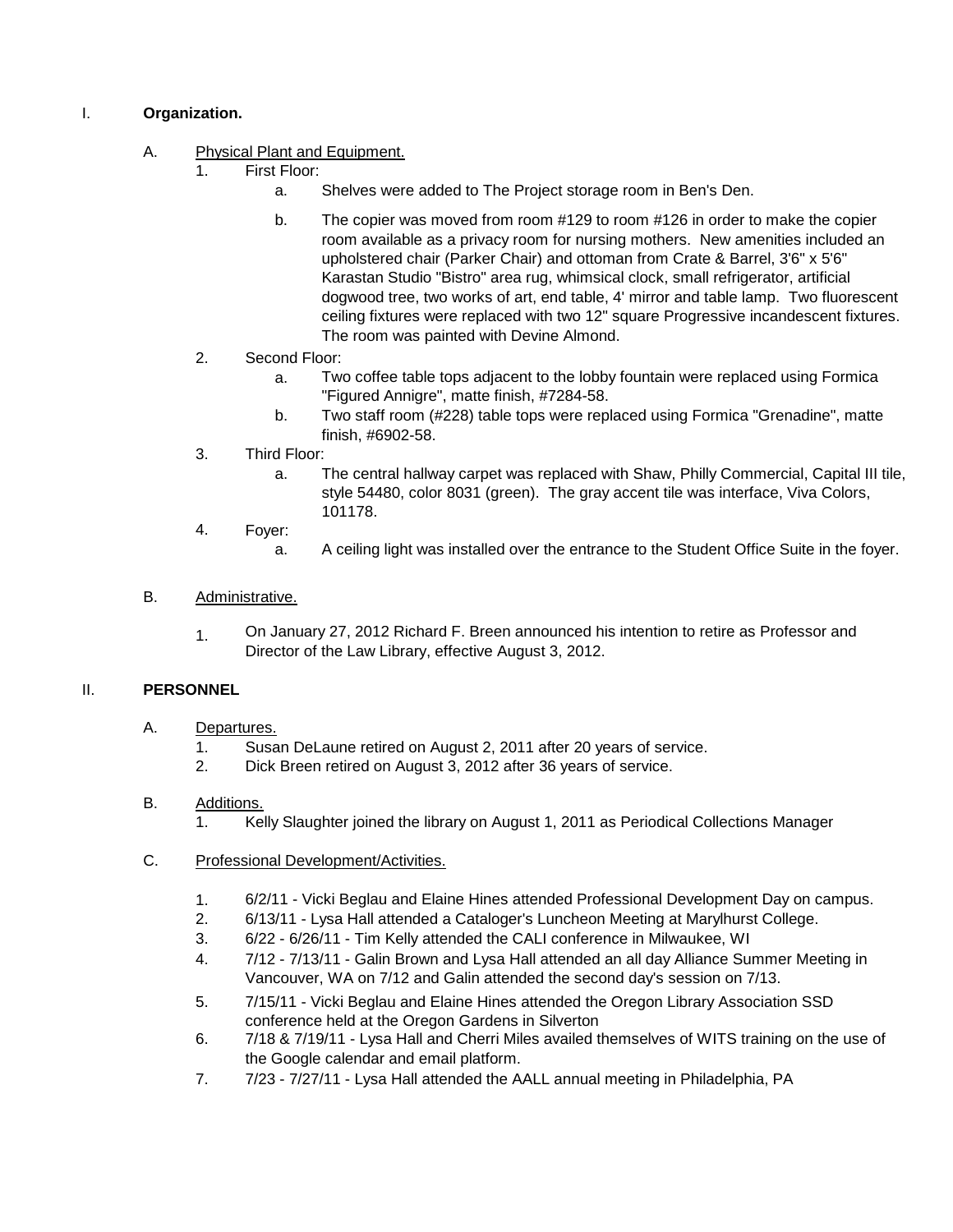- 8. 7/28/11 - Vicki Beglau, Galin Brown, Elaine Hines & Cherri Miles attended a workshop on Stress Hardiness provided by Career Services on how to relate to stressed law students in a professional manner.
- 9. 8/31/11 - Galin participated in Justice Board training.
- 10. 10/27 - 10/29/11 - Tim Kelly attended the Westpac conference in Portland
- 11. 11/29/11 - Dick, Lysa, Galin, Sam, Elaine, Vicki & Kelly attended a presentation by John Helmer of Orbis Cascade to discuss shared ILS issues.
- 12. 12/6/11 - Lysa Hall & Galin Brown attended an ILS meeting at Hatfield Library.
- 13. 12/8/11 - Lysa Hall, Vicki Beglau and Kelly Slaughter attended an Alliance Technical Services Symposium at White Stag building in Portland
- 14. 12/14/11 - Lysa Hall attended a webinar on RDA in Law Libraries.
- 15. 1/18/12 - Kelly Slaughter began her term acting as campus Safety Committee member.
- 16. 2/24/12 - Tim Kelly attended symposium.
- 17. 2/28/12 - Cherri Miles attended Documents Management meeting for campus protocol.
- 18. 3/21/12 Galin appointed to Law Library Director Search Committee.
- 19. 3/21, 4/19 & 5/24/12 Lysa Hall attended the Robin Rose Management Conferences
- 20. 4/3 -4/6/12 - ILS demonstrations attended or watched by all Technical Services Staff.

#### D. Staff Work Absence .

849.50 hours (equates to 106.2 days) were lost due to illness or family medical care situations.

- E. Comments.
	- 1. Collection Statistics. For the past 36 years we have tracked Collection Statistics required for ABA, Higher Education Data Sharing (HEDS), GPO and other organizations. At this point in time these statistics are neither required nor relevant.

Beginning with the 2012/2013 year it may be useful for internal purposes to count cataloged print/electronic/microform titles and print periodicals subscriptions as a means of tracking our movement from print to digital resources.

- 2. Orientation. Tim, Galin & Cherri continue to do an excellent job preparing and presenting the Law Library Orientation program to entering first year students. The program is informative and entertaining and establishes the library persona as friendly and supportive.
- 3. Parting Thoughts. All of us who have been on the library staff for these past 36 years have worked to create a positive study and research environment that embodies the professional values and goals of our students, faculty and legal profession.

At the heart of this endeavor is our honor system that places trust and responsibility in each member of our law school community. Matched with our outstanding students and faculty the result has been a supportive 24/7 library.

The library is also characterized by a collective sense of purpose that helps fuel the educational life of the law school - along with caffeine from the Bistro Annex!

None of the above could have been accomplished without University support; especially from the Hatfield, WITS, Business Office, H.R. and Facilities staff members over all these years.

And finally - for me, and I hope for you, the library has been and will continue to be a very special and welcoming place.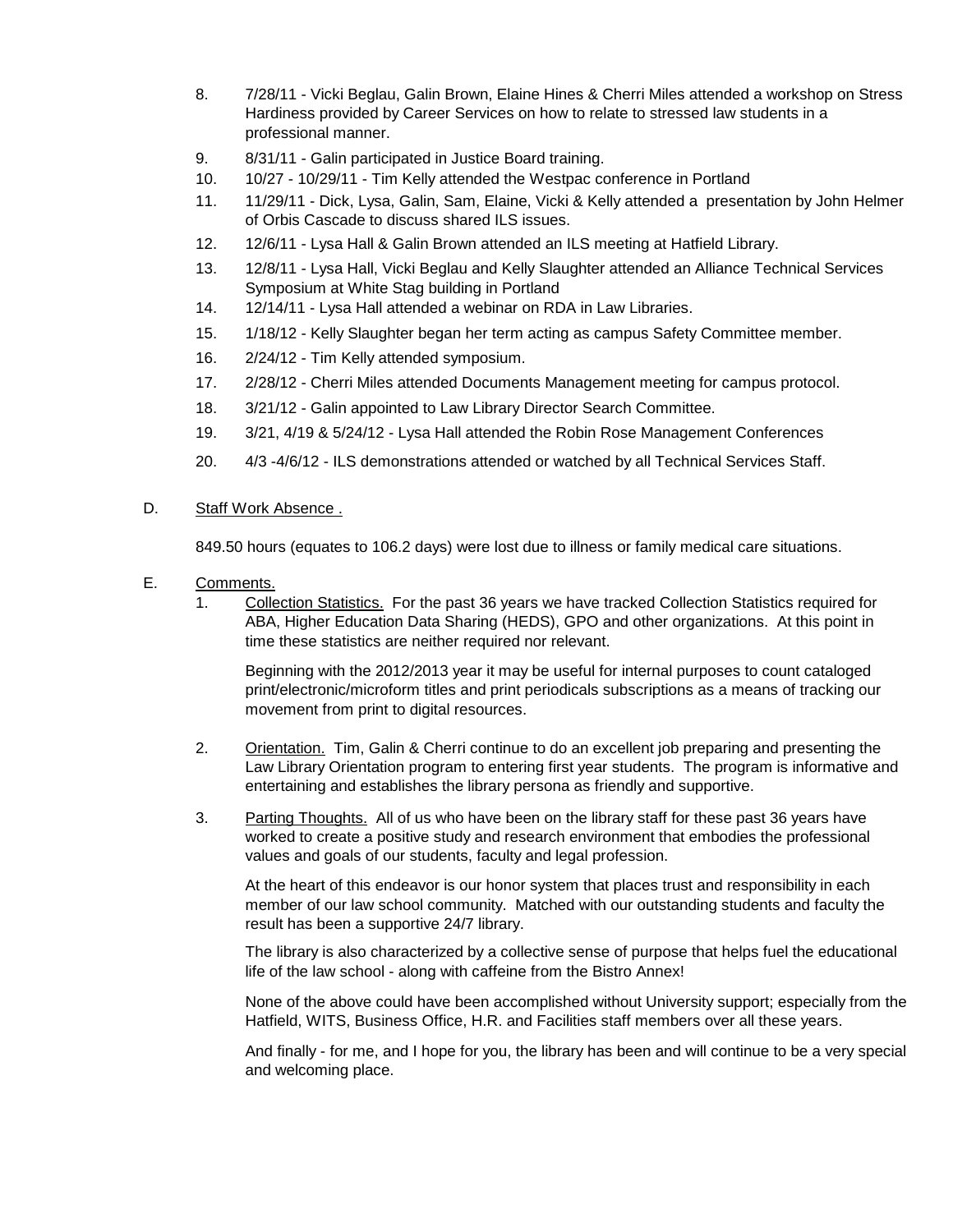4. Periodical Print Subscriptions. We continue to reduce our print periodical subscriptions as they become available online and to expand our access to electronic journals; primarily through HeinOnline.

We currently have 293 remaining print subscriptions of which 65 represent regional, special subject and highly cited journals which we are maintaining in print format regardless of an online option. At some point in time this may become an unnecessary redundancy.

- 5. Privacy Room. In addition to the requirements of ORS 653.075-.079 enacted in 2005 and amended in 2007, the Patient Protection and Affordable Care Act signed into law 3/23/10 amended Section 7 of the Federal Standards Labor Act (FLSA) to require employers to provide reasonable break time and a private place for nursing mothers. Our first floor "privacy room" provides the University and the College of Law with a well-equipped, relaxing room for this purpose. Human Resources has been advised that the room is available for University-wide use by nursing mothers. It also indicates our concern for individual students.
- 6. Shared Integrated Library System (SILS). In 2013 the Orbis Cascade Alliance will begin to implement a shared Integrated Library System for its 37 members. Next generation cloudbased platforms will set the stage for "application programming interfaces (APIs) that enable greater interoperability and extensibility."
- 7. Webpage. The University Web Development team reformatted the library webpage for the purpose of bringing it into conformance with the University Content Management Software. The result is a professional webpage which improves navigation through uniform design features which are consistent throughout the College of Law webpages. Our thanks to Brian Hoyt and Laura Levin. Thanks also to Frank Miller for the updated library photos.
- 8. West Study Aids Subscription.

The Law Library has initiated a subscription to over 350 study aid publications from West, Foundation Press and Gilbert, including the popular Nutshell, Concise Hornbook, Sum & Substance Quick Reviews, and Exam Pro series.

The subscription will provide all students with 24/7 electronic access to study aids covering 1st, 2nd and 3rd year curriculum topics.

These titles are designed to supplement classroom instruction and assigned readings, clarify concepts, and improve student exam writing skills.

# III. **COLLECTION DEVELOPMENT AND LIBRARY SERVICES**

- A. Databases. A number of licensed databases were made available to faculty and students during the year, including:
	- \* A.S. Pratt Financial Services
	- \* BarBooks Online (Oregon State Bar)
	- \* Bloomberg Law (July, 2012)
	- \* West Study Aids (July, 2012)
	- \* Westlaw
		- Tribal Law (July, 2012)
		- Westlaw China
- B. Gifts & Grants. No major gifts or grants were received during the year.
- C. Moot Courts. As in the past, Tim Kelly participated in several moot courts as a judge including the Jessup International Law Moot Court Competition.
- D. Periodical Collection. The periodical collection was re-spaced in order to provide shelving space for our remaining print subscriptions.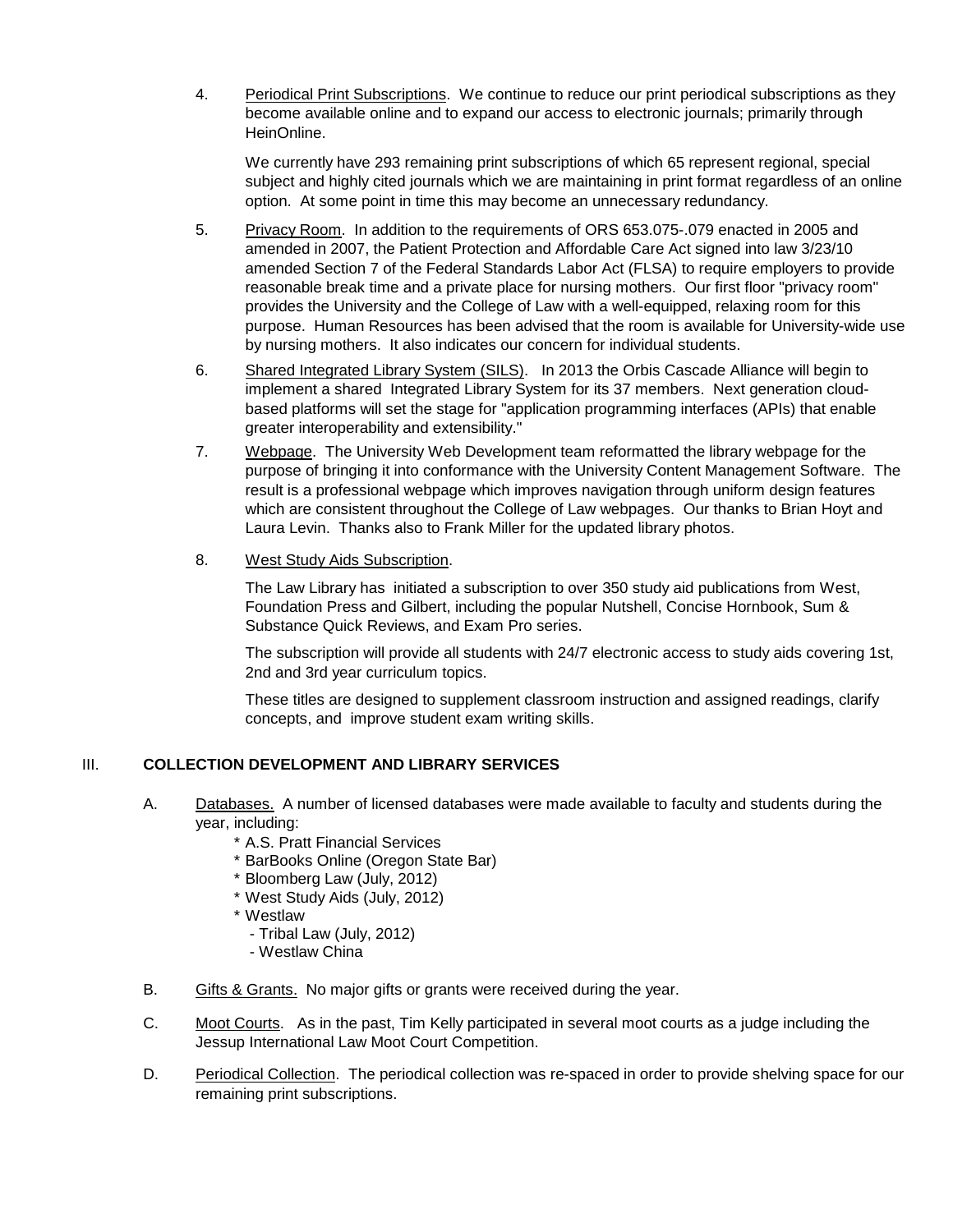- E. Reference.<br>1 Tim k
	- 1. Tim Kelly taught the following research classes during academic year 11/12:
		- 8/25/11 International Constitutional Law research for Prof. Wise
			- 8/30/11 Legal Ethics research for Prof. Tamayo
			- 8/31/11 National online webinar "Integrating Westlaw Next into the Classroom"
			- 9/29/11 Citators to all of the 1L's for legal research class
			- 9/29/11 Contract Formation resources for Prof. Harri
			- 10/3/11 National online webinar "Westlaw Next and TWEN"
			- 2/2/12 Free Online research to all of the 1L's for legal research class
			- 2/2/12 Contract Formation resources for Prof. Harri
			- 2/9/12 International Law Class for Wise
			- 3/20/12 Tim a guest panel member for undergraduate class on the 1960's
			- 3/2012 International Law for Prof. Nafziger
			- 3/2012 Human Rights Law for Prof. Skinner
			- 5/2012 Legal Ethics for Prof. Tamayo
			- 5/2012 Remedial Legal Research for Prof. Harri
			- 5/2012 Contract Formation for Prof. Harri
	- 2. At the beginning of the Fall Semester, Galin Brown taught a class on legal reference materials to freshmen undergraduate students at Hatfield Library.
	- 3. 2/22/12 - Dick Breen taught a class to Willamette Graduate School of Education students on overview of Law Information Sources and Legal Method.
- F. Treatise Collection. During the year the treatise collection was re-spaced in order to accommodate future anticipated purchasing patterns.
- G. Webpage.
	- \* In November, 2011 all library webpage information, resource links, documents and "how to" aids were updated.
	- \* In July, 2012 the webpage left margin was revised with a focus on student support topics.

# IV. **INFORMATION ACQUISITIONS & ACCESS BUDGET & EXPENDITURES**

A. The 2009-2010 information acquisitions and access budget and expenditures consisted of the following funds:

|    |    |                     |                                                      | <b>Budget</b>                                                |               | <b>Expenditures</b> |
|----|----|---------------------|------------------------------------------------------|--------------------------------------------------------------|---------------|---------------------|
|    |    | * Continuations     | $(1 - 4220 - 7300)$                                  | \$383,000.00                                                 | \$            | 336,447.73          |
|    |    | * New Titles        | $(1 - 4220 - 7301)$                                  | \$81,000.00                                                  | \$            | 74,304.84           |
|    |    | * Databases         | $(1 - 4220 - 7302)$                                  | \$250.000.00                                                 | \$            | 218,160.15          |
|    |    | TOTALS              |                                                      | \$714,000.00                                                 | \$            | 628,912.72          |
| В. |    | <b>Expenditures</b> |                                                      |                                                              |               |                     |
|    | 1. |                     | New Titles (11.8% of total information expenditures) |                                                              |               |                     |
|    |    | a.                  | Non-Print (audio, dvd & video, ILL)                  |                                                              | \$            | 273.50              |
|    |    | b.                  | Non-Print (electronic)                               |                                                              | \$            | 1,113.07            |
|    |    | C.                  | <b>Print - Treatises</b>                             |                                                              | $\frac{1}{2}$ | 72,918.27           |
|    |    |                     |                                                      |                                                              | \$            | 74,304.84           |
|    | 2. |                     |                                                      | Licensed Databases (34.7% of total information expenditures) |               |                     |
|    |    | a.                  |                                                      | Annotated Leading Casts of Int'l Criminal Tribunal (Gaunt)   | \$            | 350.00              |
|    |    | b.                  | A. S. Pratt Account and Payment Systems              |                                                              | \$            | 1,000.00            |
|    |    |                     |                                                      |                                                              |               |                     |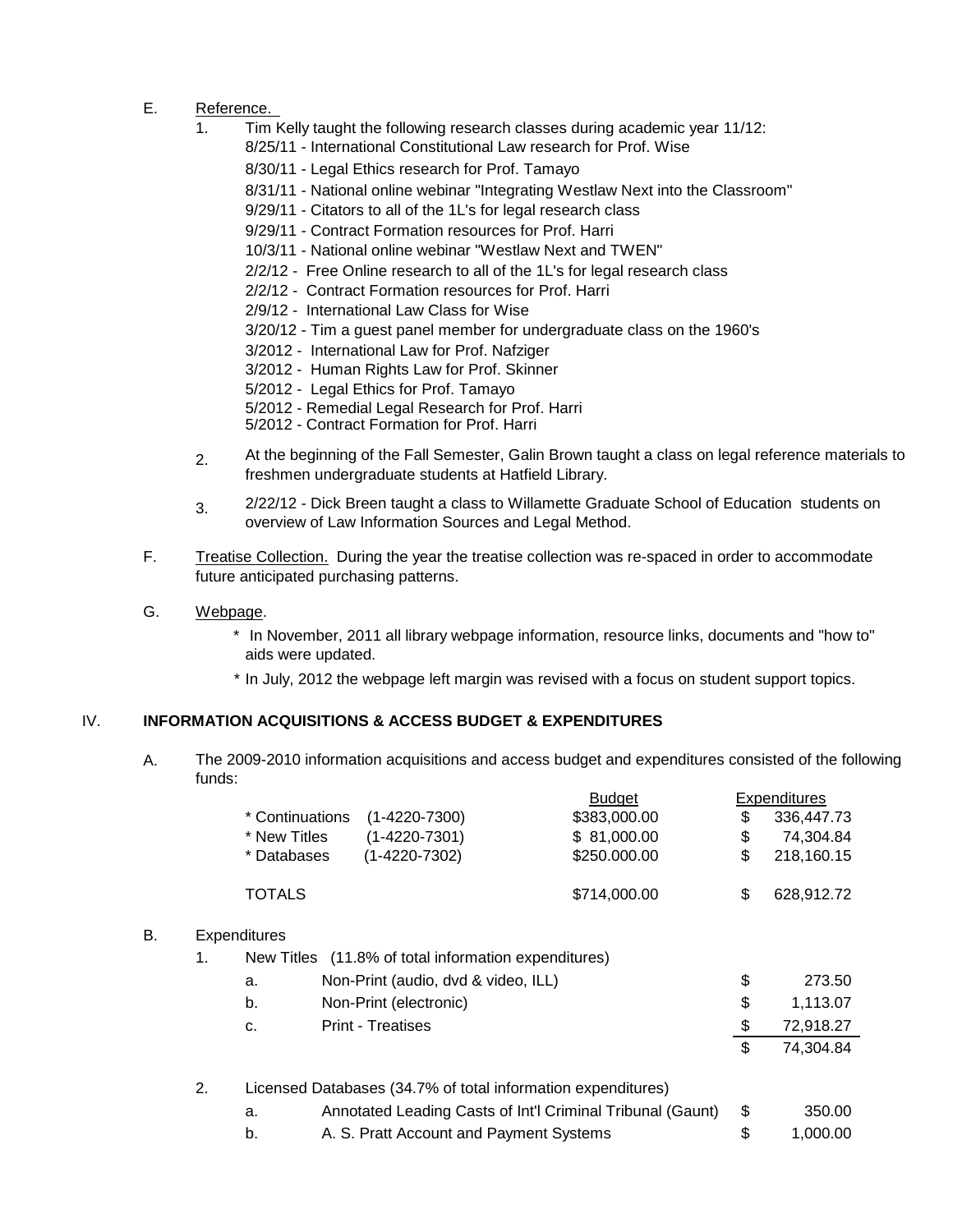| c.  | Berkeley Electronic Press (see DeGruyter below)        | \$              |
|-----|--------------------------------------------------------|-----------------|
| d.  | BNA ALL (125+ multi-subject databases)                 | \$<br>56,130.00 |
| е.  | CCH Omnitax (multiple databases)                       | \$<br>4,074.00  |
| f.  | Climatewire (E&E)                                      | \$<br>2,055.00  |
| g.  | Current Index to Legal Periodicals (through NELLCO)    | \$<br>587.21    |
| h.  | <b>Environmental Law Reporter</b>                      | \$<br>2,057.94  |
| i.  | <b>Fastcase Premium License</b>                        | \$<br>1,000.00  |
| j.  | Foreign Law Guide                                      | \$<br>2,075.00  |
| k.  | HeinOnline (basic - multi-databases)                   | \$<br>12,295.00 |
| I.  | HeinOnline American Indian Law (2011 and 2012)         | \$<br>663.33    |
| m.  | HeinOnline American Law Institute Library              | \$<br>1,125.00  |
| n.  | HeinOnline Bar Journals Library                        | \$<br>1,550.00  |
| о.  | HeinOnline Congress & the Courts - free to 6/1/12      | \$              |
| p.  | HeinOnline Congressional Docs Lib                      | \$<br>2,695.00  |
| q.  | HeinOnline Foreign & Int'l Law                         | \$<br>1,534.95  |
| r.  | HeinOnline History of Bankruptcy & Taxation            | \$<br>985.50    |
| s.  | HeinOnline History of International Law Collection     | \$<br>895.00    |
| t.  | HeinOnline Intellectual Property Law (pd to 6/30/19)   | \$<br>2,495.00  |
| u.  | HeinOnline National Conf. of Comm. on Uniform Laws     | \$<br>1,045.00  |
| ν.  | HeinOnline Philip C. Jessup Library                    | \$<br>290.00    |
| w.  | HeinOnline Scottish Legal History                      | \$<br>595.00    |
| х.  | HeinOnline Spinelli's Law Library Reference Shelf      | \$<br>430.00    |
| y.  | <b>HeinOnline State Session Laws</b>                   | \$<br>1,995.00  |
| z.  | HeinOnline Subject Compilation of State Laws           | \$<br>445.00    |
| aa. | HeinOnline Taxation & Economic Reform in America       | \$<br>260.00    |
| bb. | <b>HeinOnline United Nations Law Collection</b>        | \$<br>2,475.00  |
| CC. | Index to Foreign Legal Periodicals                     | \$<br>1,984.65  |
| dd. | International Encyclopaedia of Laws: Private Int'l Law | \$<br>1,262.70  |
| ee. | International Law in Domestic Courts (NELLCO)          | \$<br>2,514.90  |
| ff. | iSinolaw (now Westlaw China)                           | \$              |
| gg. | Lawtel EU/UK (through NELLCO)                          | \$<br>2,416.16  |
| hh. | Legal Scholarship Network                              | \$<br>775.00    |
| ii. | Lexis-Nexis                                            | \$<br>27,996.17 |
| jj. | <b>LLMC Digital</b>                                    | \$<br>7,406.00  |
| kk. | National Law Journal                                   | \$<br>750.00    |
| Ш.  | NCSE (E&E Daily, Greenwire) (through Hatfield)         | \$<br>2,800.00  |
| mm. | Oceana (Constitutions-3) (through NELLCO)              | \$<br>2,450.67  |
| nn. | Oregon State BarBooks Online                           | \$<br>1,500.00  |
| 00. | OUP Human Rights Law (through NELLCO)                  | \$<br>2,514.90  |
| pp. | OUP Int'l Criminal Law (through NELLCO)                | \$<br>2,514.90  |
| qq. | OUP Investment Claims Reporter (through NELLCO)        | \$              |
| rr. | OUP Max Planck (through NELLCO)                        | \$<br>1,318.05  |
| SS. | Research Now - DeGruyter                               | \$<br>8,711.00  |
| tt. | RIA Academic Advantage Library (tax)                   | \$<br>3,060.00  |
| uu. | RIA Checkpoint Estate Planner Alert                    | \$<br>202.50    |
| VV. | RIA Checkpoint Estate Planning Systems                 | \$<br>3,912.50  |
| ww. | Series I Pooles & 19th Century Masterfile (NELLCO)     | \$              |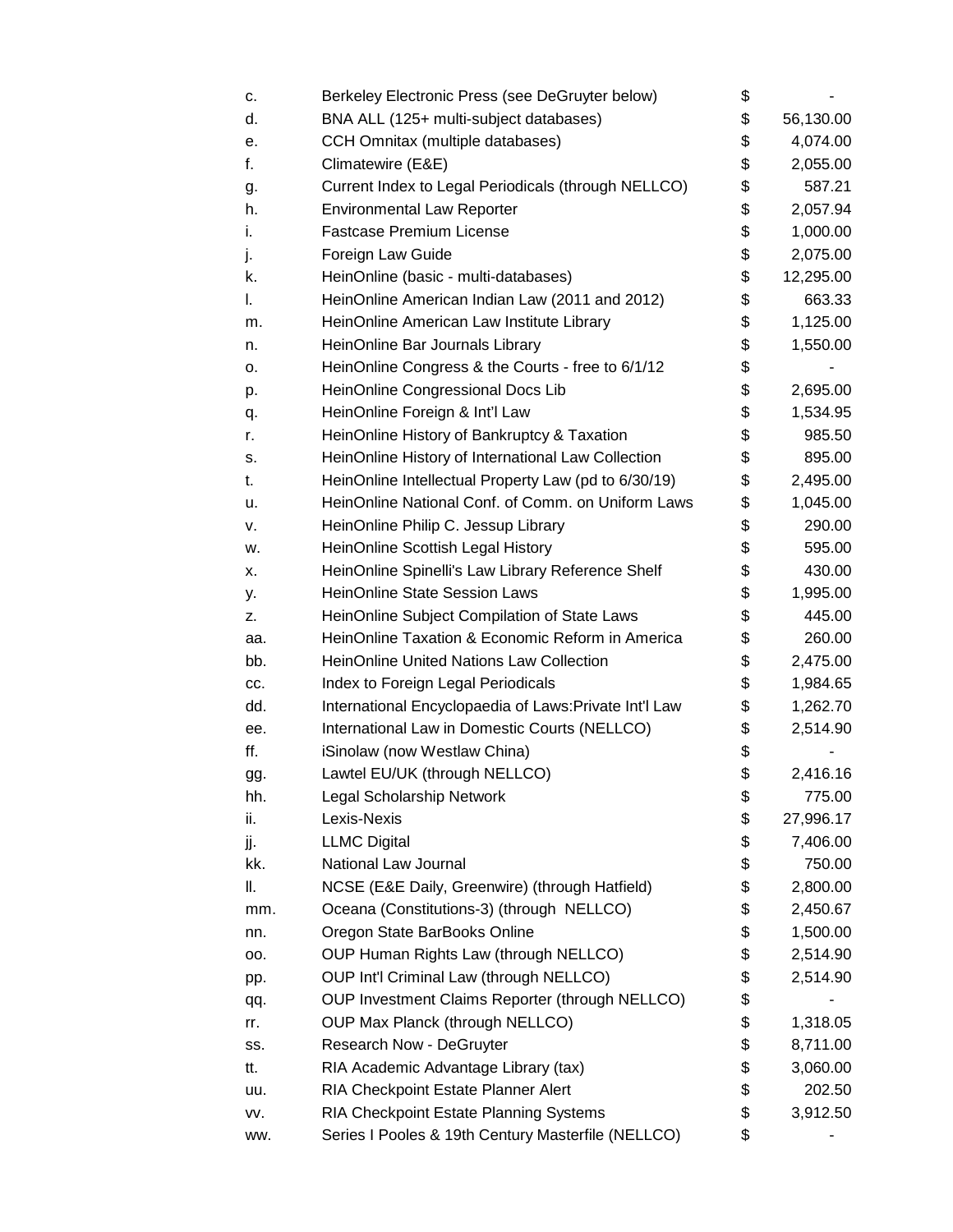|    |    |                | XX.                          | Tax Analysts (Sub. To 3 Dailies)                        |                       |                  |                      | \$             | 1,025.00                  |
|----|----|----------------|------------------------------|---------------------------------------------------------|-----------------------|------------------|----------------------|----------------|---------------------------|
|    |    |                | yy.                          | Tax Analysts (Tax Notes International on Web)           |                       |                  |                      | \$             | 2,700.00                  |
|    |    |                | ZZ.                          | Tax Analysts (Tax Notes on Web)                         |                       |                  |                      | \$             | 3,700.00                  |
|    |    |                | aaa.                         | Westlaw                                                 |                       |                  |                      | \$             | 28,644.25                 |
|    |    |                | bbb.                         | <b>Westlaw China</b>                                    |                       |                  |                      | \$             | 1,545.30                  |
|    |    |                | CCC.                         | Westlaw Campus (provided for Hatfield)                  |                       |                  |                      | \$             | 2,943.72                  |
|    |    |                | ddd.                         | Wilson (Periodicals index NELLCO)                       |                       |                  |                      | \$             | 2,408.85                  |
|    |    |                | eee.                         | Wilson Index to Legal Periodicals Retrospective         |                       |                  |                      | \$             |                           |
|    |    |                |                              |                                                         |                       |                  |                      | $\mathfrak{S}$ | 218,160.15                |
|    |    | 3.             |                              | Continuations (53.5% of total information expenditures) |                       |                  |                      |                |                           |
|    |    |                | a.                           | Citators                                                |                       |                  |                      | \$             | 1,998.41                  |
|    |    |                | b.                           | <b>Compact Disks</b>                                    |                       |                  |                      | \$             |                           |
|    |    |                | c.                           | <b>Digests</b>                                          |                       |                  |                      | \$             | 23,102.59                 |
|    |    |                | d.                           | Encyclopedias/Dictionaries                              |                       |                  |                      | \$             | 17,454.73                 |
|    |    |                | е.                           | Forms                                                   |                       |                  |                      | \$             | 234.78                    |
|    |    |                | f.                           | ILL                                                     |                       |                  |                      | \$             | 56.44                     |
|    |    |                | g.                           | <b>Looseleaf Services</b>                               |                       |                  |                      | \$             | 26,187.70                 |
|    |    |                | h.                           | Microform                                               |                       |                  |                      | \$             |                           |
|    |    |                | i.                           | Microfiche                                              |                       |                  |                      | \$             |                           |
|    |    |                | j.                           | National Reporter                                       |                       |                  |                      | \$             | 7,458.00                  |
|    |    |                | k.                           | Other                                                   |                       |                  |                      | \$             | 4,423.98                  |
|    |    |                | I.                           | Periodicals                                             |                       |                  |                      | \$             | 50,967.00                 |
|    |    |                | m.                           | Periodicals - Online                                    |                       |                  |                      | \$             | 4,696.63                  |
|    |    |                | n.                           | Reports (U.S., State Adm. & ALR's)                      |                       |                  |                      | \$             | 17,800.17                 |
|    |    |                | о.                           | <b>Statutes</b>                                         |                       |                  |                      | \$             | 26,021.78                 |
|    |    |                | p.                           | <b>Treatise Supplementation</b>                         |                       |                  |                      | \$             | 156,045.52                |
|    |    |                | q.                           | Reverted back to Business Office                        |                       |                  |                      | $\frac{1}{2}$  |                           |
|    |    |                |                              |                                                         |                       |                  |                      | \$             | 336,447.73                |
|    |    |                | <b>Grand Total:</b>          |                                                         |                       |                  |                      | \$             | 628,912.72                |
|    | C. |                |                              | Information Expenditures from Non-Budget Funds          |                       |                  |                      |                |                           |
|    |    | 1.             | <b>New Titles</b>            |                                                         |                       |                  |                      | \$             | 460.00                    |
|    |    | 2.             |                              | <b>Licensed Databases</b>                               |                       |                  |                      | \$             | 0.00                      |
|    |    | 3.             | Continuations                |                                                         |                       |                  |                      | \$             | 0.00                      |
| V. |    |                | <b>COLLECTION STATISTICS</b> |                                                         |                       |                  |                      |                |                           |
|    |    |                |                              |                                                         | Holdings<br>6/1/2011  | Added<br>2011-12 | Withdrawn<br>2011-12 |                | <b>Totals</b><br>6/1/2012 |
|    | Α. |                | Volumes - Print              |                                                         | 41,264                | 266              | 3                    |                | 41,527                    |
|    |    | 1.             |                              | Periodicals (bound volumes)                             | 99,872                | 2,072            | 1,296                |                | 100,648                   |
|    |    | 2.             | <b>All Others</b>            |                                                         | 5,415                 | 0                | 0                    |                | 5,415                     |
|    |    | 3.             |                              | Microfilm Print Vol Eqv                                 | (1,081)               | 0                | 0<br>50              |                | (1,081)                   |
|    |    | 4.             | $(film \times 5)$            | Microfiche Print Vol Eqv                                | 151,457<br>(908, 742) | 0<br>0           | (300)                |                | 151,407<br>(908, 442)     |
|    |    |                | $(\text{film } / 6)$         |                                                         |                       |                  |                      |                |                           |
|    |    | <b>TOTALS:</b> |                              |                                                         | 298,008               | 2,338            | 1,349                |                | 298,997                   |
|    |    |                |                              |                                                         |                       |                  |                      |                |                           |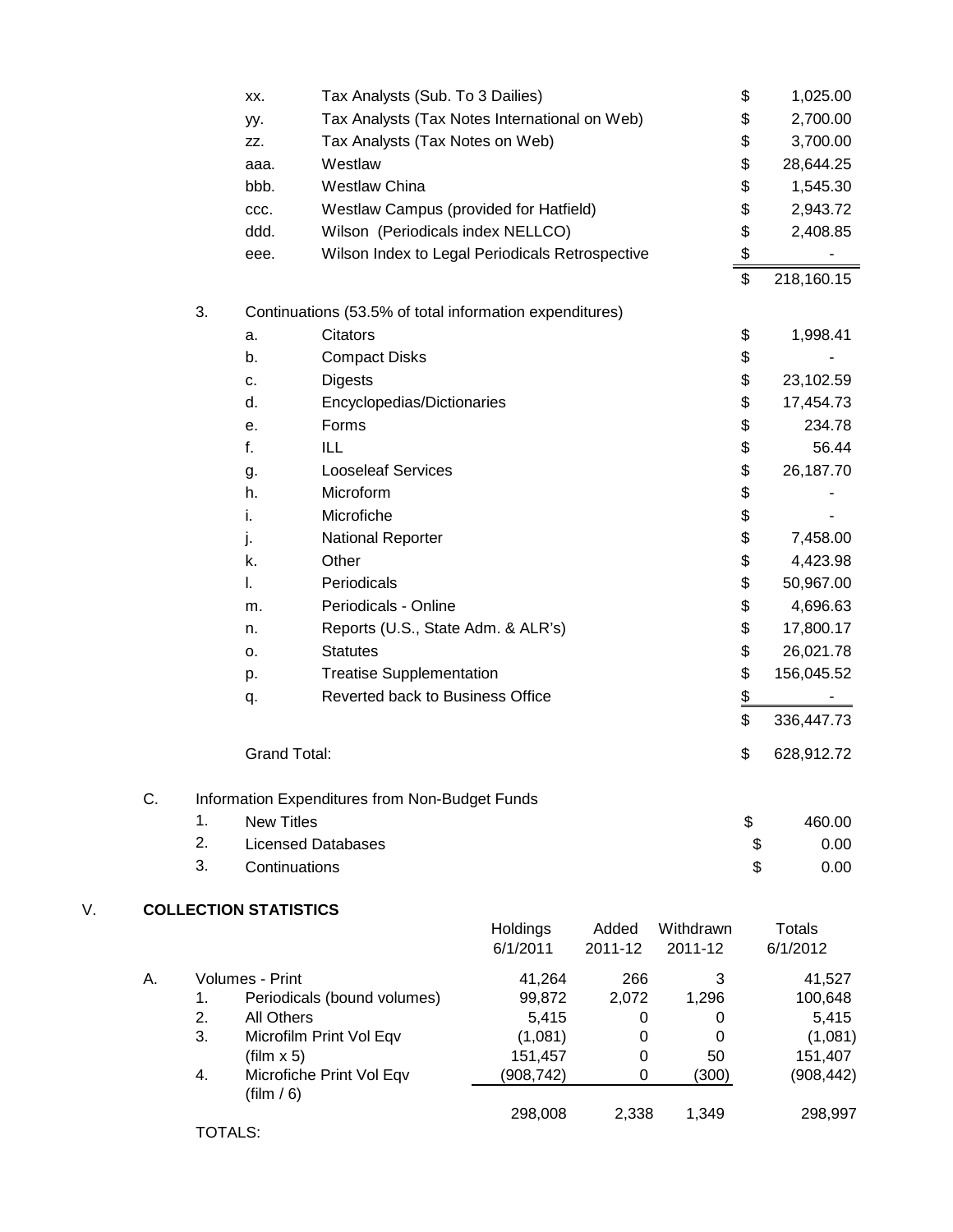|    |                     |                                             |                                                                                               | Holdings<br>6/1/2011 | Added<br>2011-12 | Withdrawn<br>2011-12      | <b>Totals</b><br>6/1/2012        |          |
|----|---------------------|---------------------------------------------|-----------------------------------------------------------------------------------------------|----------------------|------------------|---------------------------|----------------------------------|----------|
| В. | <b>Titles</b><br>1. | Print                                       |                                                                                               |                      |                  |                           |                                  |          |
|    |                     | a.<br>b.                                    | Periodicals<br><b>All Others</b>                                                              | 2,639<br>37,262      | 4<br>942         | 4<br>906                  | 2,639<br>37,298                  |          |
|    | 2.<br>3.            | Microform                                   | Electronic (cataloged)                                                                        | 939                  | $\mathbf 0$      | 20                        | 919                              |          |
|    |                     | a.<br>b.                                    | Periodicals<br>All Others                                                                     | 820<br>14,459        | 568<br>9,424     | 0<br>1                    | 1,388<br>23,882                  |          |
|    | <b>TOTALS:</b>      |                                             |                                                                                               | 56,119               | 10,938           | 931                       | 66,126                           |          |
| C. |                     | <b>Database Subscriptions</b>               |                                                                                               | 41                   | 16               | 0                         | 57                               |          |
| D. | 1.                  | <b>Periodical Subscriptions</b><br>Print    |                                                                                               | 318                  | $\pmb{0}$        | 25                        | 293                              |          |
|    | 2.                  |                                             | Electronic - Primary access to periodicals is now through                                     |                      |                  |                           |                                  |          |
|    |                     |                                             | HeinOnline rather than through individual subscriptions.                                      | 1,349                | 12               | 36                        | 1,325                            |          |
| Е. |                     |                                             | <b>Active Serials Subscriptions - Print</b><br>(includes periodical subscriptions)            |                      |                  |                           |                                  |          |
| F. |                     | <b>Active Serials Titles - Print</b>        | (active serials subs. less dup. titles)                                                       | 1,312                | 13               | 46                        | 1,279                            |          |
| G. |                     | Audio Cassettes & CD's                      |                                                                                               |                      |                  |                           |                                  |          |
|    | 1.<br>2.            | <b>Titles</b><br>Volumes                    |                                                                                               | 62<br>137            | 1<br>1           | 8<br>75                   | 55<br>63                         |          |
| Н. |                     | Video Cassettes & DVD's                     |                                                                                               |                      |                  |                           |                                  |          |
|    | 1.<br>2.            | <b>Titles</b><br>Volumes                    |                                                                                               | 206<br>353           | 3<br>5           | 6<br>15                   | 203<br>343                       |          |
| Ι. |                     | CD-Rom titles owned/leased<br>with CD-Roms) | (as distinguished from books                                                                  | 11                   | 1                | 1                         | 11                               |          |
| J. |                     | Software titles owned/leased                |                                                                                               | 0                    |                  |                           | 0                                |          |
| K. | 1.<br>2.            |                                             | Interlibrary Loan (2011-2012)<br>Provided to other libraries<br>Received from other libraries | Summit<br>669<br>388 |                  | <b>OCLC</b><br>223<br>103 | <b>Totals</b><br>892<br>491      |          |
| L. |                     |                                             | Publishers/Vendors (Selected publishers/vendors with \$1,000 or more in expenditures)         |                      |                  |                           |                                  |          |
|    |                     |                                             | American Association of Law Libraries<br>American Bar Association                             |                      |                  |                           | \$<br>2,174.00<br>\$<br>3,101.49 | **<br>** |
|    |                     |                                             | American Law Institute & ALIA-ABA                                                             |                      |                  |                           | \$<br>2,096.83                   | **       |
|    |                     |                                             | Ashgate Publishing Co.                                                                        |                      |                  |                           | \$<br>2,099.49                   | **       |
|    |                     | A. S. Pratt                                 |                                                                                               |                      |                  |                           | \$<br>1,453.99                   |          |
|    |                     |                                             | Backstage Library Works                                                                       |                      |                  |                           | \$<br>3,476.76                   |          |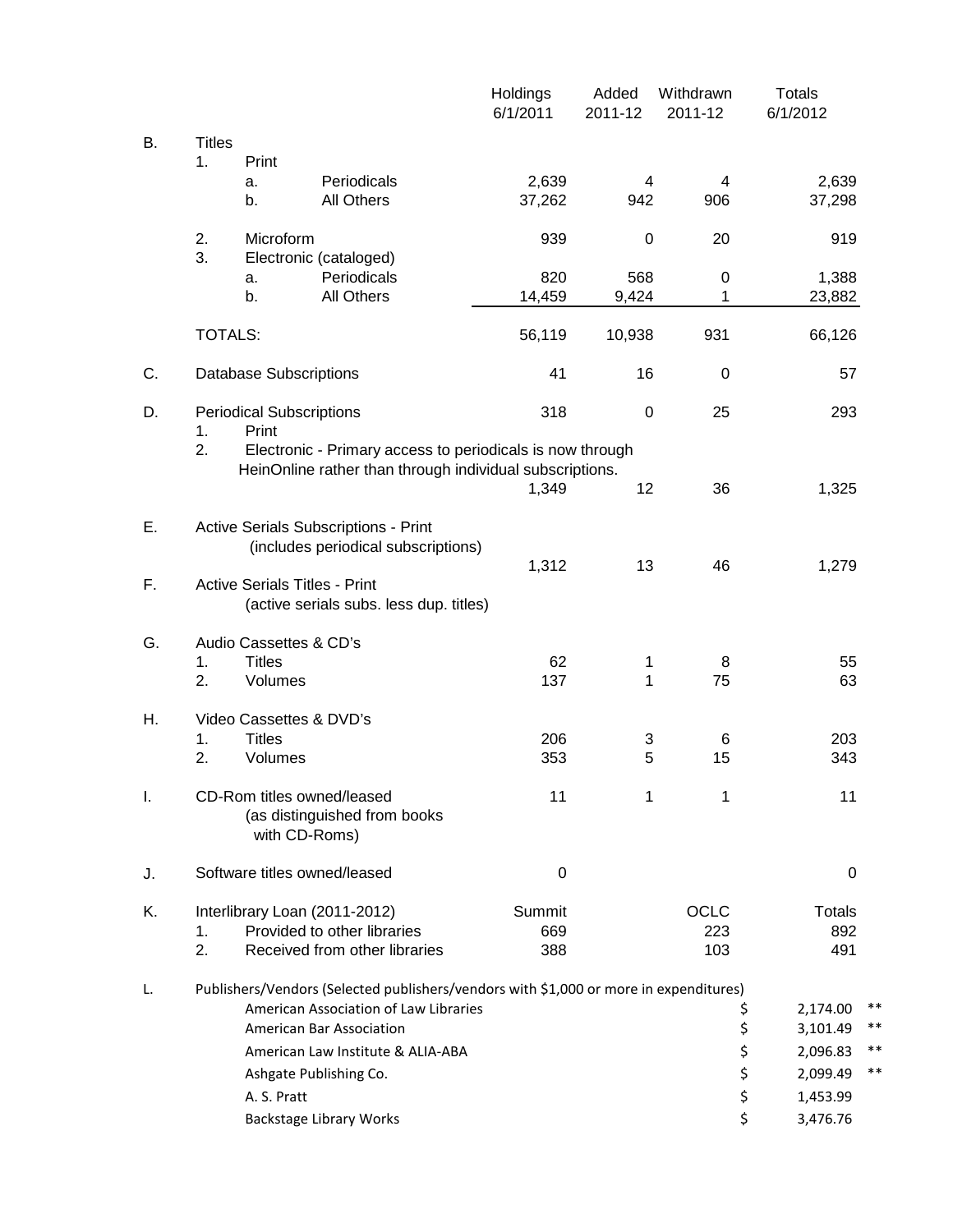|                                | BNA Books / Bloomberg                                                        | \$         | 1,424.02  | $***$ |
|--------------------------------|------------------------------------------------------------------------------|------------|-----------|-------|
| Book House, Inc.               |                                                                              | \$         | 4,846.01  | $***$ |
| Brill                          |                                                                              | \$         | 9,609.48  | **    |
|                                | <b>Bureau of National Affairs</b>                                            | \$         | 64,942.00 |       |
| CALI                           |                                                                              | \$         | 6,250.00  | **    |
|                                | <b>Cambridge University Press</b>                                            | \$         | 3,471.81  | $***$ |
|                                | <b>Cassidy Cataloguing Services</b>                                          | \$         | 19,539.35 |       |
|                                | Commerce Clearing House (CCH)                                                | \$         | 20,908.70 | $***$ |
|                                |                                                                              | \$         |           | $***$ |
| Cooke Stationery               |                                                                              |            | 2,713.11  |       |
| DeGruyter                      |                                                                              | \$         | 8,711.00  |       |
| E & E Publishing               |                                                                              | \$         | 2,055.00  |       |
| Fastcase                       |                                                                              | \$<br>\$   |           | $***$ |
| Foreign Law Guide              |                                                                              |            | 2,075.00  |       |
| Gaunt                          |                                                                              | \$<br>\$   | 2,306.68  |       |
| Hein Publishing                |                                                                              |            | 53,071.22 | $***$ |
|                                | Innovative Interfaces, Inc.<br><b>International Specialized Book Service</b> | \$<br>\$   | 40,748.87 | $***$ |
|                                |                                                                              | \$         | 4,506.53  | $***$ |
| Law Book Exchange              |                                                                              | \$         | 460.00    |       |
| Legislative Council            | Law Library Microfilm Corp.                                                  | \$         | 7,406.00  | $***$ |
| Lexis Nexis                    |                                                                              | \$         | 25,657.48 |       |
|                                | Lexis Nexis Matthew Bender                                                   | \$         | 55,866.92 |       |
|                                | Manhattan Publishing Co.                                                     | \$         | 1,683.00  |       |
| Midwest                        |                                                                              | \$         | 14,347.56 |       |
|                                | National Council for Science and Environment                                 | \$         | 2,800.00  |       |
| <b>NELLCO</b>                  |                                                                              | \$         | 23,255.59 |       |
| New York Times                 |                                                                              | \$         | 439.60    |       |
| OCLC                           |                                                                              | \$         | 5,369.43  |       |
|                                | Oregon Judicial Dept. (STCA)                                                 | \$         | 449.50    | **    |
|                                | Oregon State Bar Association                                                 | \$         | 2,138.00  | **    |
| <b>Oxford University Press</b> |                                                                              | \$         | 14,987.39 | $***$ |
| Serials Solution               |                                                                              | \$         | 5,859.22  |       |
|                                | Springer Science & Business                                                  | \$         | 1,732.63  | $***$ |
|                                | Tax Analysts / Tax Notes                                                     | \$         |           | $***$ |
| <b>Thomson Reuters</b>         |                                                                              | \$         | 16,406.55 |       |
| <b>Trappist Abbey Bindery</b>  |                                                                              | \$         | 5,239.50  |       |
|                                | Wells Fargo MasterCard Account                                               |            |           |       |
|                                | ABA                                                                          | \$         | 5,028.04  |       |
|                                | ALI                                                                          | やややややややややや | 178.85    |       |
|                                | Amazon                                                                       |            | 9,864.45  |       |
|                                | Ashgate                                                                      |            | 906.83    |       |
|                                | BNA Books / Bloomberg                                                        |            | 793.43    |       |
|                                | <b>Book House</b>                                                            |            | 195.70    |       |
|                                | <b>Brill</b>                                                                 |            | 1,047.25  |       |
|                                | <b>Cambridge University Press</b>                                            |            | 170.54    |       |
|                                | <b>CCH</b>                                                                   |            | 432.36    |       |
|                                | Cooke's Stationery                                                           |            | 4,289.92  |       |
|                                | Crate & Barrel                                                               |            | 1,012.25  |       |
|                                | <b>Edward Elgar</b>                                                          |            | 1,010.42  |       |
|                                | Fastcase                                                                     | \$         | 1,000.00  |       |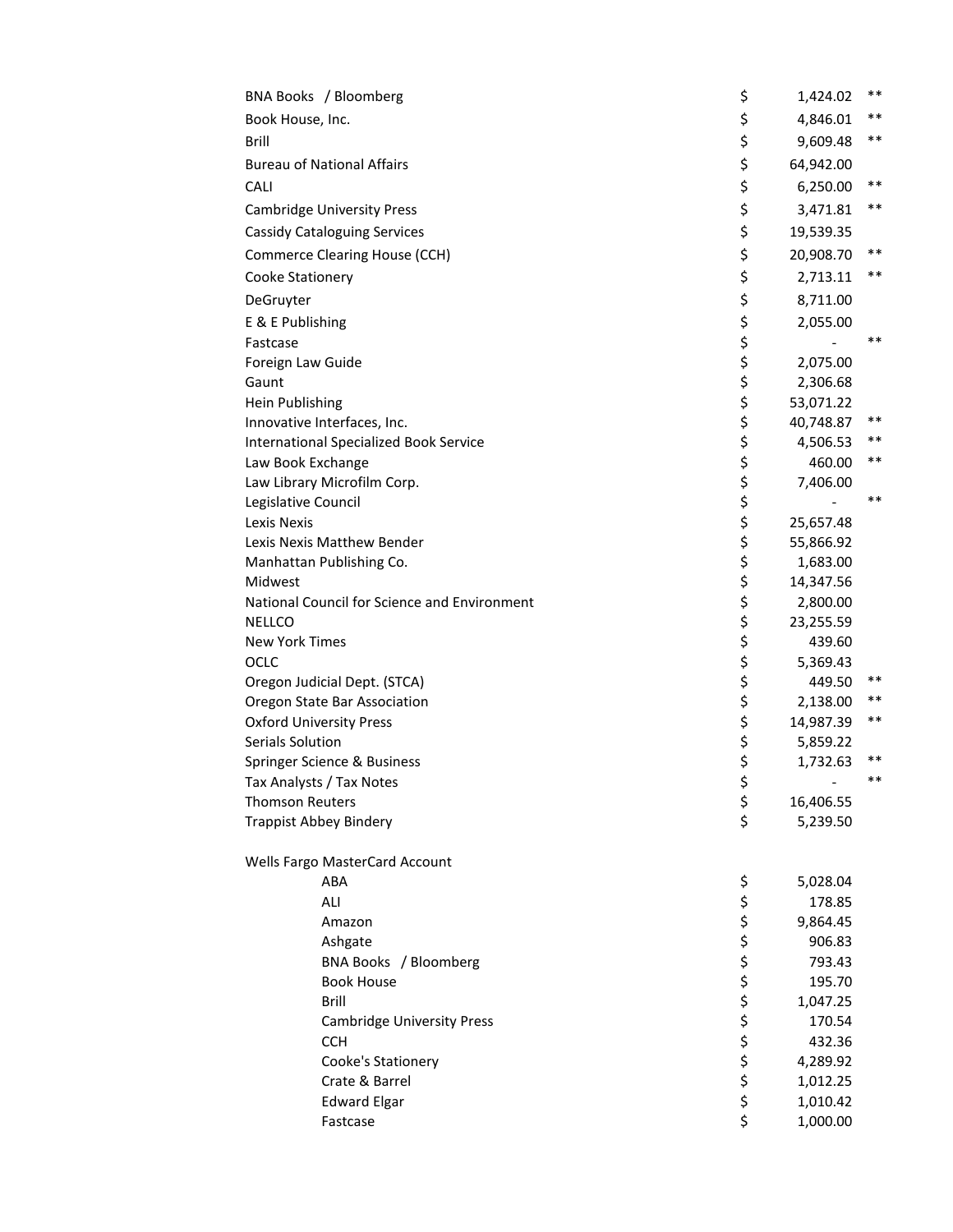| <b>International Specialized Book Service</b>       | \$<br>3,047.03   |       |
|-----------------------------------------------------|------------------|-------|
| Lawbook Exchange                                    | 1,476.00         |       |
| Legislative Council                                 | 4,335.00         |       |
| New York Times                                      | \$<br>732.00     |       |
| Oregon Judicial Dept. (STCA)                        | 1,690.00         |       |
| Oregon State Bar                                    | 1,510.50         |       |
| <b>Oxford University Press</b>                      | 1,669.85         |       |
| Springer                                            | 1,020.03         |       |
| Tax Analyst:                                        | 7,425.00         |       |
| Wolters Kluwer / Turpin                             | \$<br>1,262.70   |       |
| **Additional amounts paid by Wells Fargo MasterCard |                  |       |
| <b>West Group</b>                                   | \$<br>150,882.92 |       |
| Westlaw                                             | 31,587.97        |       |
| Willamette Bookstore                                | 3,696.74         |       |
| Wolters Kluwer                                      | 18,235.46        | $***$ |
|                                                     | 700,180.95       |       |

VI. **STATUS**. The present status of the Library with regard to the special objectives designated in last year's report is as follows:

- A. Carpet. A small portion of the 3rd floor carpet adjacent to the stairwell will be replaced. Done.
- B. Treatise Collection. The treatise collection will be reviewed with the goal of de-selecting material no longer relevant to our collection. Done.

# VII. **OBJECTIVES FOR 2012-13:**

- A. LRW Print Resources. Discuss with LRW instructors whether current print resources maintained primarily for LRW (such as the ALR's, CJS and Am.Jur.2d) need to be continued into the 2013/14 academic year. Cost is a significant factor.
- B. NELLCO. Annual Associate membership dues are \$3,000 which arguably negates any database cost savings gained from Consortial pricing. A cost/benefit analysis should be conducted.
- C. New Director. Adapt to a new regime.
- D. Shared Integrated Library System (SILS). Migration to Ex Libris in 2013/2014
- E. Statistics. Track **V. Collection Statistics** as per the attached revised form.
- F. West Study Aids Subscription. Prior to June 30, 2013 the subscription should be reviewed to determine whether the cost/benefits justifies its continuation. Our West representative can provide usage statistics.